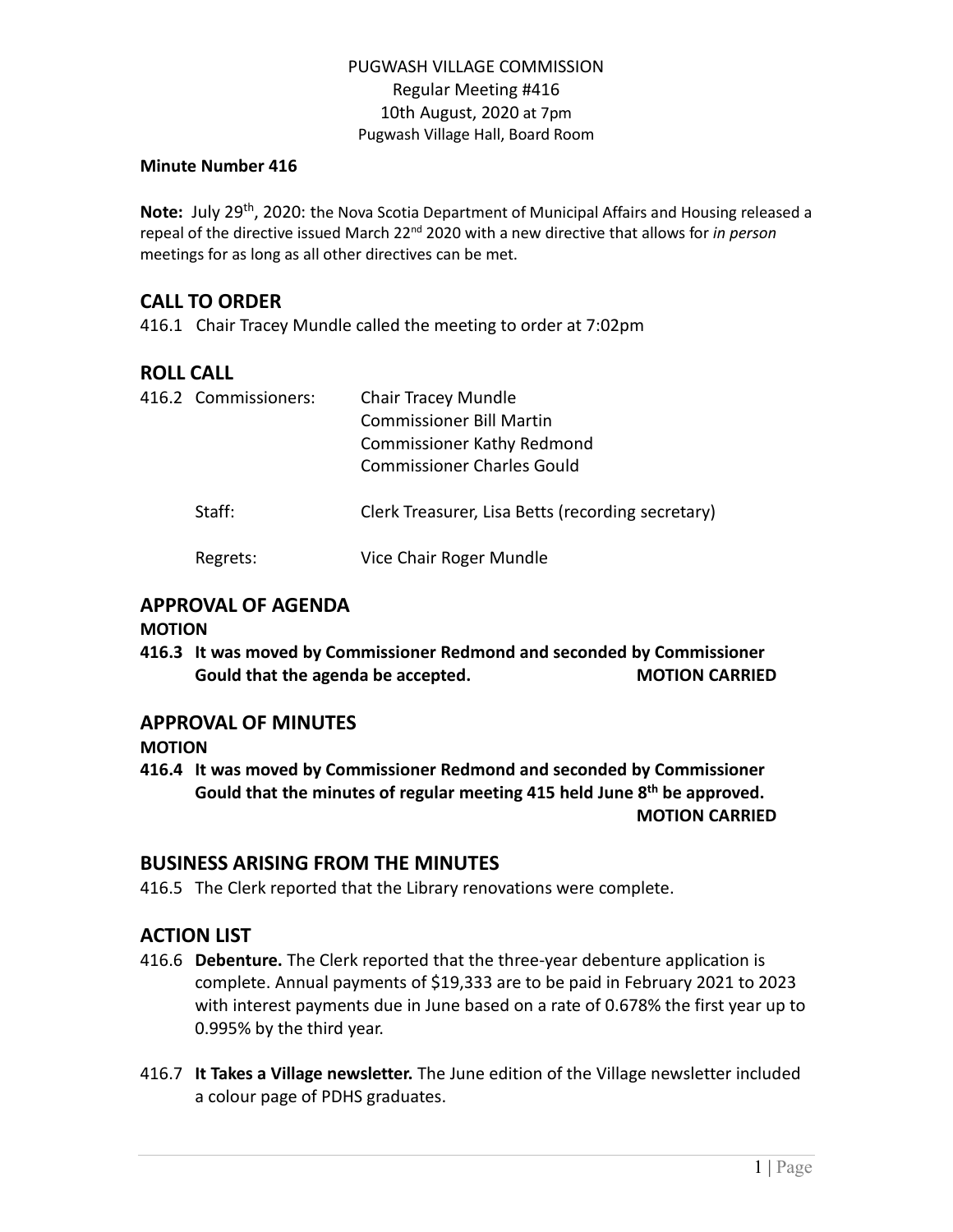- 416.8 **Web cameras.** All are installed. Installation of software to make some cameras publicly available while security cameras will only be viewable from the Village office.
- 416.9 **Crosswalks**. There has been no action on this from NS Transportation and Infrastructure Renewal. However, there is a new culvert at the top of the walkway to Dinghy Beach and another culvert that runs along side of the playground flower gardens was cleaned out. There has been no significant rain to test them out.

# **PRESENTATION**

- 416.10**Greg Nix, President Cumberland Trails Association** asked for support from the Village to Nova Scotia Department of Land and Forestry in the Association's application to hold a Letter of Authority to maintain the spur line from the Pugwash salt mine to Pugwash Junction. This is necessary to find funding to assist in keeping the trail maintained, particularly in larger infrastructure projects.
- 416.11 **Sustainable Pugwash Committee.** Jennifer Houghtaling requested the Village to form a committee to work towards installing solar panels at the Farmers Market. The Village has several accounts with Nova Scotia Power Inc. Savings from a solar project could be applied against these accounts. The size of proposed project would produce about \$5,000 energy savings for the Village. The panels, mounted on the Framers' Market south facing roof, would be highly visible to residents and visitors displaying the Village's commitment to sustainable energy. Commissioner Martin and the Clerk will sit on the committee.

#### **MOTION**

**416.12 It was moved by Commissioner Redmond and seconded by Commissioner Martin that the Village Commission form a Sustainable Pugwash Committee. MOTION CARRIED**

# **CORRESPONDENCE**

416.13**HarbourFest** - request for guaranteed annual donation of \$1,000 (item recently received and added to the agenda).

# **MOTION**

**416.14 It was moved by Commissioner Martin and seconded by Commissioner Redmond to donate a minimum of \$1,000 to HarbourFest annually. MOTION CARRIED**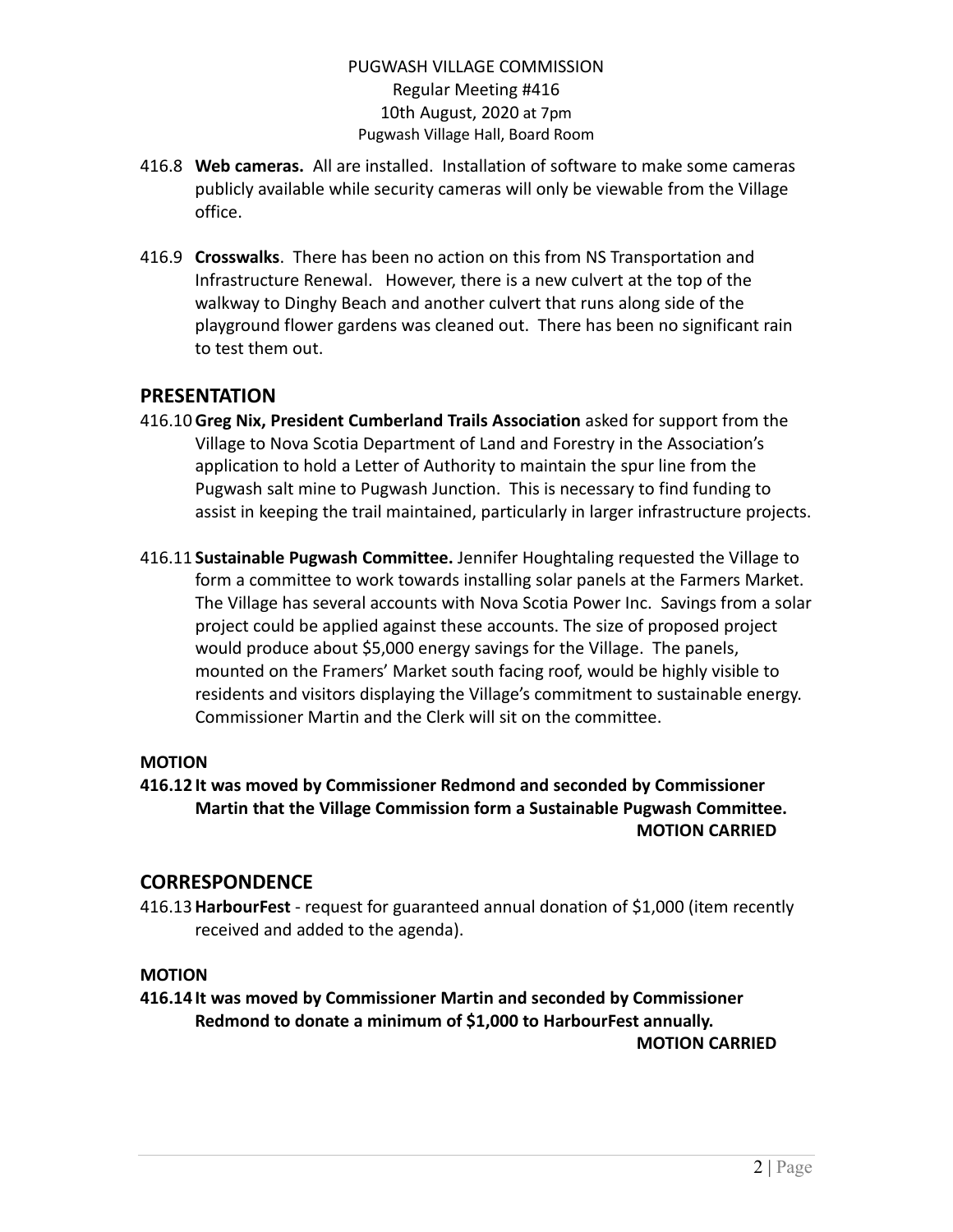### 416.15 **Cumberland Trails Association** - Letter of Support

The Commission will send a letter as soon as possible.

### 416.16**Northumberland Boating Association**

Chair Mundle reported that this is a small volunteer organization that performs such services as marking river channels with buoys. They are looking for funds to help cover costs of a new boat trailer.

#### **MOTION**

# **416.17 It was moved by Commissioner Redmond and seconded by Commissioner Gould to donate \$500 to the Northumberland Boating Association.**

#### **MOTION CARRIED**

### 416.18 **Pugwash & District Volunteer Fire Department**

This communication came with information about the annual mackerel and bass fishing tournament. Commissioner Martin mentioned that it is hoped that the rescue boat, for which the department has been fundraising, can be purchased soon.

#### **MOTION**

# **416.19 It was moved by Commissioner Gould and seconded by Commissioner Redmond to donate \$1,500 to the fire department. MOTION CARRIED**

416.20 **Pugwash District High School** - thank you note for two \$500 scholarships

# **COMMITTEE REPORTS**

#### **Clerk Treasurer's Report**

#### 416.21 **Covid-19 Village response**.

There is reduced staffing at the Village Hall which was opened to the public at the end of July. Commission and committee meetings have been by phone or Zoom. Face masks are required in all public areas.

#### 416.22 **Gardener & staff**

Trevor Trenholm is recovering from surgery for injuries sustained in a bicycle crash. The weather has been dry for a long time. Staff are not mowing, but helping with the weeding.

#### 416.23 **Programming at Pugwash Harbourfront Centre**

The new stage has been getting some use this summer. Weekly Tai Chi, a couple of courses and meetings, Gospel in the Park and casual passers by have all used the stage. The fire department mackerel tournament will be using it and line dancing classes may be started soon. The Clerk is looking at the possibility of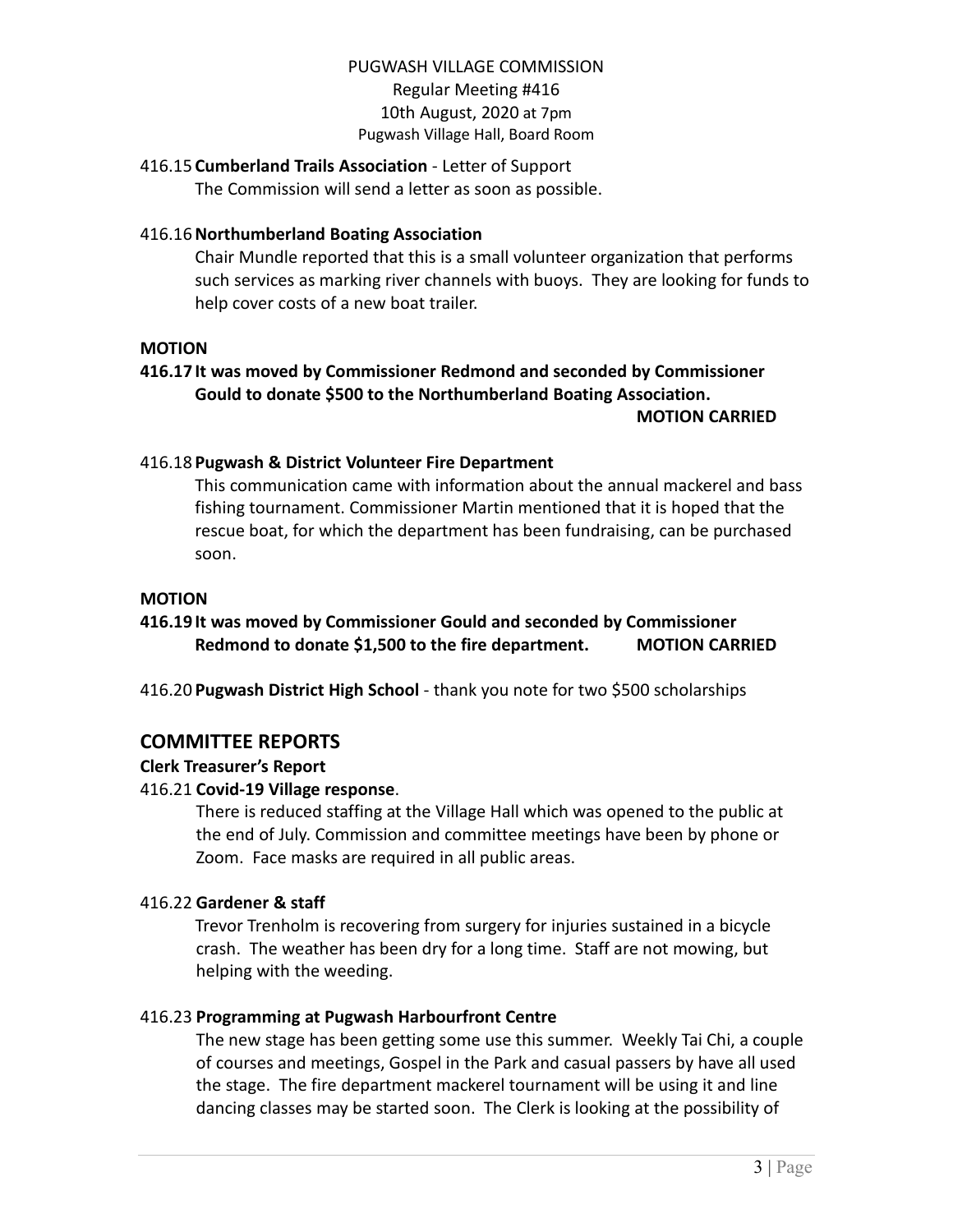showing movies from the stage. There was some discussion about the accidental locking of the control room doors where the onstage sub panels are installed. All legal matters with the building contractors and subcontractors are settled with some deficiencies yet to be completed.

[Note: upon investigation, the locked control room door turned out to be a fault with the door locking system. The doors will be kept blocked open until the door lock can be fixed or replaced.]

### 416.24 **Boardwalk and seawall & boat ramp repairs**

Repairs are complete. The boardwalk/seawall repairs accounted for about one third of the entire length of the seawall. The remaining section needs significant maintenance repairs. A load of crushed stone will be used to fill the worst of the wash out holes in the seawall. The meeting was informed that boaters are appreciative of the ramp repairs.

# 416.25 **Playground swings.**

A two seater swing set has been approved in the budget. Installment has been delayed due to a variety of reasons, not least covid-19 restrictions affecting availability and resources. Research on a wheelchair swing shows that they are very expensive and require a large, fenced off area and supervision by trained individuals while in use. The Clerk is researching swings for swings for disabled children and youth. A report based on further research of options will be presented at the next meeting.

# 416.26 **Swim program with Amherst YMCA**

Registration will be this Thursday for a one week program at Dinghy Beach. A donation from Mike Cunningham will assist in costs.

# 416.27 **Policies on reserve funds.**

The Clerk reported that she is working on missing or out-of-date policies. There was some discussion on the procedure of how to develop and pass policies and bylaws. Commissioner Redmond served a Notice of Motion for the next regular meeting on September 14<sup>th</sup> to adopt the two policies.

#### 415.28 **Financial statement**

There were no questions from the Commission on the statement

# 416.29 **Accessibility committee.**

The Clerk described an amended plan for Village renovations that would produce from the current spare office two accessible bathrooms for the public, one of which would be directly accessible from the Black Street side of the building. The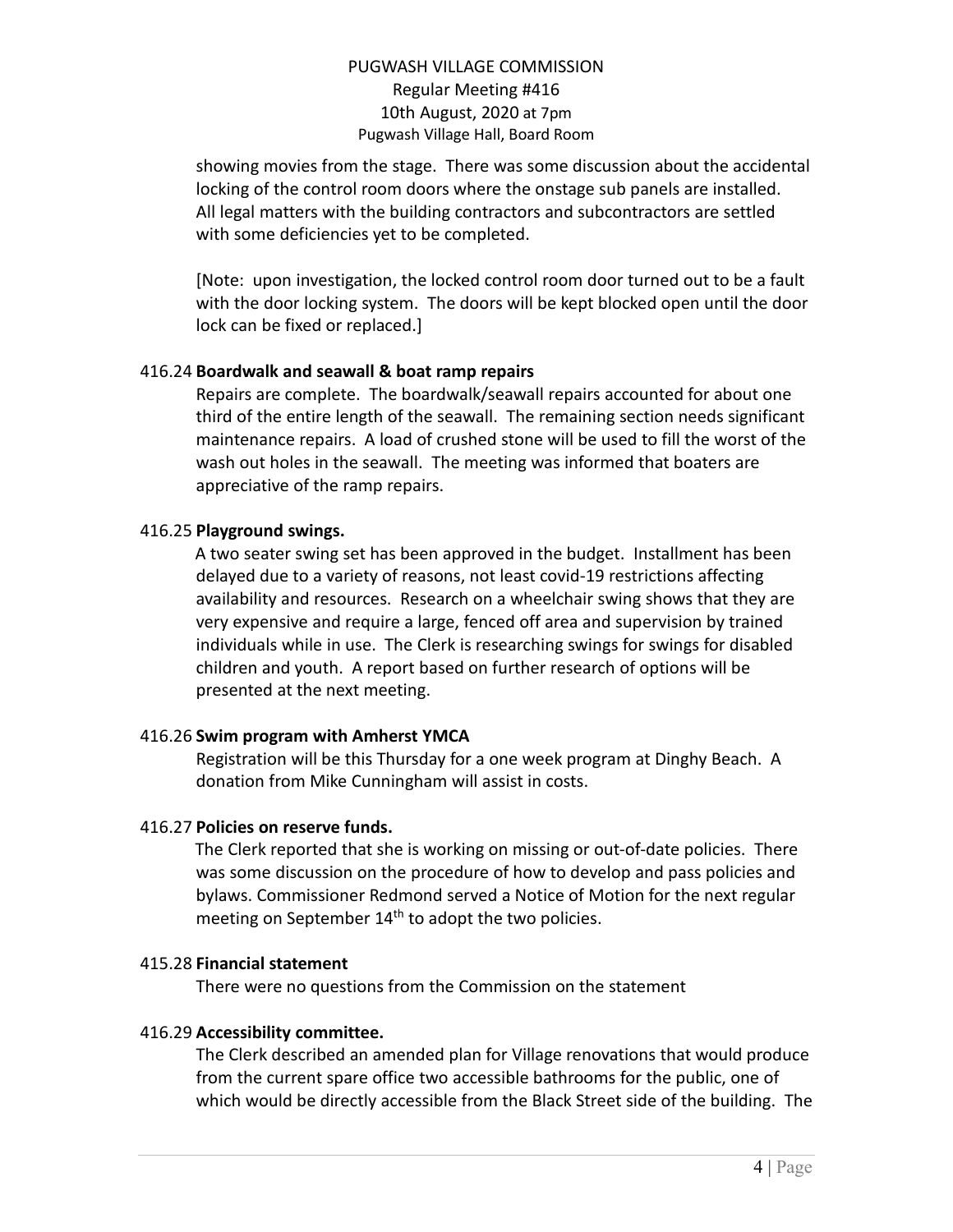janitor's closet would be relocated near the new washrooms and the staff washroom would be where the janitor's closet is now. A door would be added to keep the public just to the first part of the hallway/boardroom/washroom/VIC areas. The current washrooms would be converted to an office space. This is a very similar plan to that suggested previously but possibly cheaper and maintaining a separate washroom space between the public and staff. Cost estimates pending.

#### 416.30 **Communities in Bloom**

A new video from the community has been released recently to enthusiastic reviews. Nominations for Community Volunteer of the Year are requested. The Village Commission will nominate Matthew Halverson and ??? for all their hard work on a previously run down property to one that is now an asset to that immediate area.

#### 416.31 **Multi Purpose Centre Committee**

This Committee met recently via Zoom Meeting. Jenn Houghtaling was able to comment from the gallery that ACOA had approved \$112,000 from last year's budget for the Municipality to get a detailed building plan. When asked, staff from the Municipality told Ms Houghtaling that Council had decided to first obtain an operational business plan. The status of an RFP for either seemed to be in some question. Meanwhile ACOA has agreed to extend the deadline by which time the funding is to be spent. An oft repeated and increasingly popular desire to have the building have net zero energy use may bring changes that could affect the design and business plan. There is also a request to give local contractors an enhanced score when applying through the NS procurement system and for increased local input into the design and decision making process.

#### 416.32 **Municipal Water Meter** (late addition to the agenda)

Commissioner Redmond said there had been very little communication or notice from the Municipality of Cumberland County on water service details such as frequency of billing and usage rates or who was installing the meters. Commissioner Redmond quoted Justin Waugh-Cress, Director of Engineering and Operations for the Municipality of Cumberland as saying at a presentation that metering would not start until at least 200 customers were hooked up, but this would seem not to be the case. The Village will send a letter to the Municipality requesting detailed information.

# **MOTIONS**

416.33 None